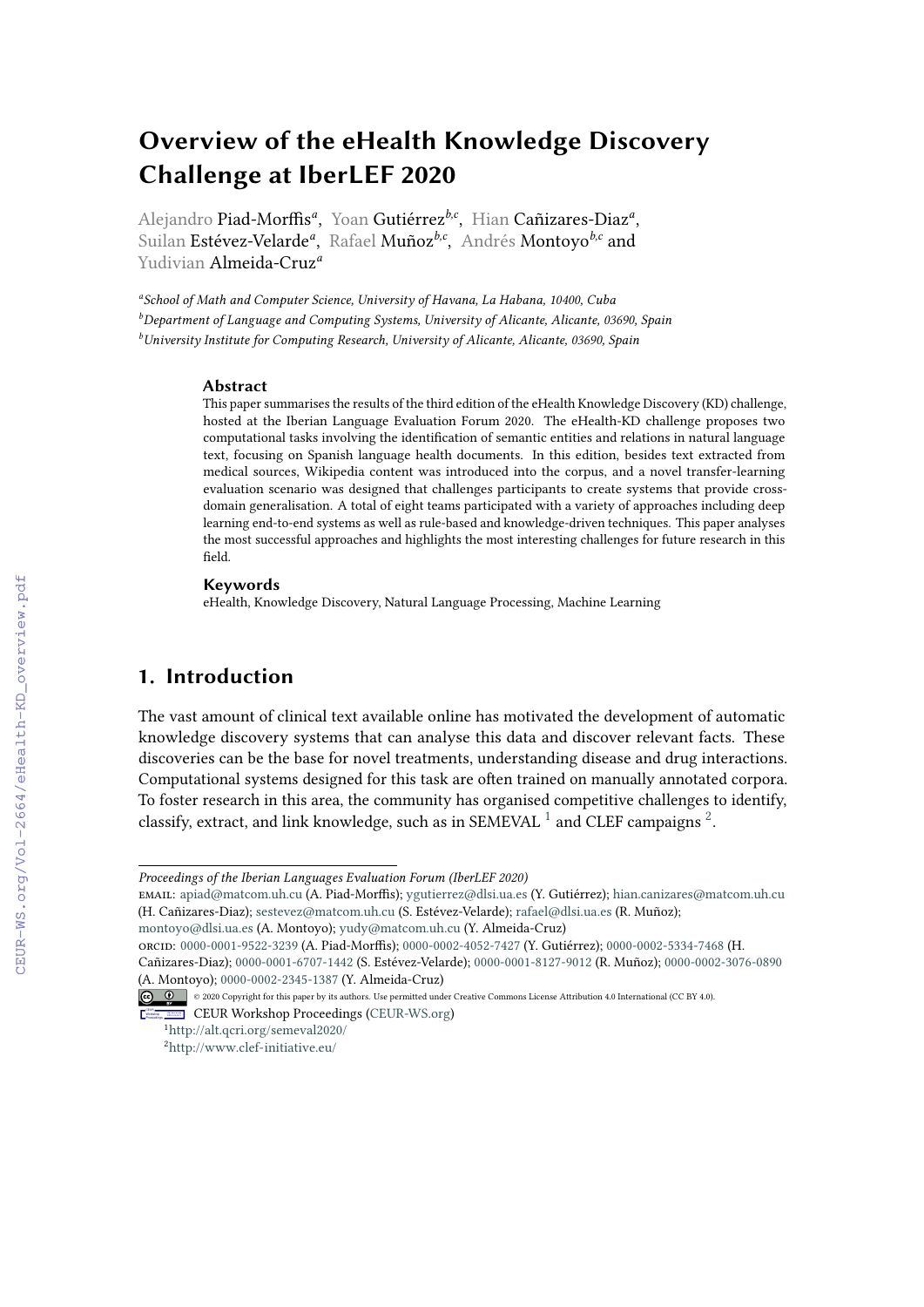The eHealth Knowledge Discovery (eHealth-KD) challenge, in its third edition, leverages a semantic model of human language that encodes the most common expressions of factual knowledge, via a set of four general-purpose entity types and thirteen semantic relations among them. The challenge proposes the design of systems that can automatically annotate entities and relations in clinical text in the Spanish language. In this new edition, an alternative evaluation scenario (not related to the health domain) is also considered, which challenges participants to design systems that can successfully transfer their internal semantic representations from the health domain to an arbitrary new domain with considerably reduced training data. The challenge has been hosted at the Iberian Languages Evaluation Forum 2020, and included the participation of eight teams of researchers from different institutions.

This paper presents the design of the challenge as well as the data and tools provided to participants, and analyses the results obtained by each team. The remainder of the paper is organised as follows: Section [2](#page-1-0) provides a detailed description of the tasks defined in the eHealth-KD challenge and the data provided for training and evaluation of knowledge discovery system, as well as all relevant evaluation metrics. Section [3](#page-6-0) briefly describes all the solutions that were submitted to the challenge and introduces a set of characteristics that allow a qualitative comparison among them. Section [4](#page-9-0) presents the main results of the challenge, divided into four evaluation scenarios, and analyses the most successful and promising approaches deployed by each team. Finally, Section [5](#page-10-0) presents the conclusions of the research and recommendations for future editions.

# <span id="page-1-0"></span>**2. Challenge description**

The eHealth-KD challenge involves the identification of semantic entities and relations in natural language text. Although the focus has been on the health domain in past editions, the nature of the entities and relations extracted are general and can be applied to any domain. Figure [1](#page-2-0) shows an example of three sentences with the relevant entities and relations annotated. An in-depth explanation of the annotation model is provided in Piad-Morffis et al. [\[1\]](#page-12-0).

The evaluation of the challenge consists of submitting a set of natural language sentences with annotations automatically produced by a knowledge discovery system. Participants are provided with a set of manually annotated sentences (training and development corpus) that can be used for training and/or fine-tuning system as well as raw sentences that are used for evaluation (test corpus). The training and development corpus was provided two months in advance, but the test corpus was released only two weeks prior to the evaluation date, to discourage any fine-tuning on the test data. Although the actual source code of the system is not required, participants are encouraged to upload their code to open source code sharing services like Github.

To simplify the evaluation and provide more fine-grained comparisons the task is divided into two subtasks: one concerned with the identification and classification of entities, and the other concerned with the extraction of the semantic relations between these entities.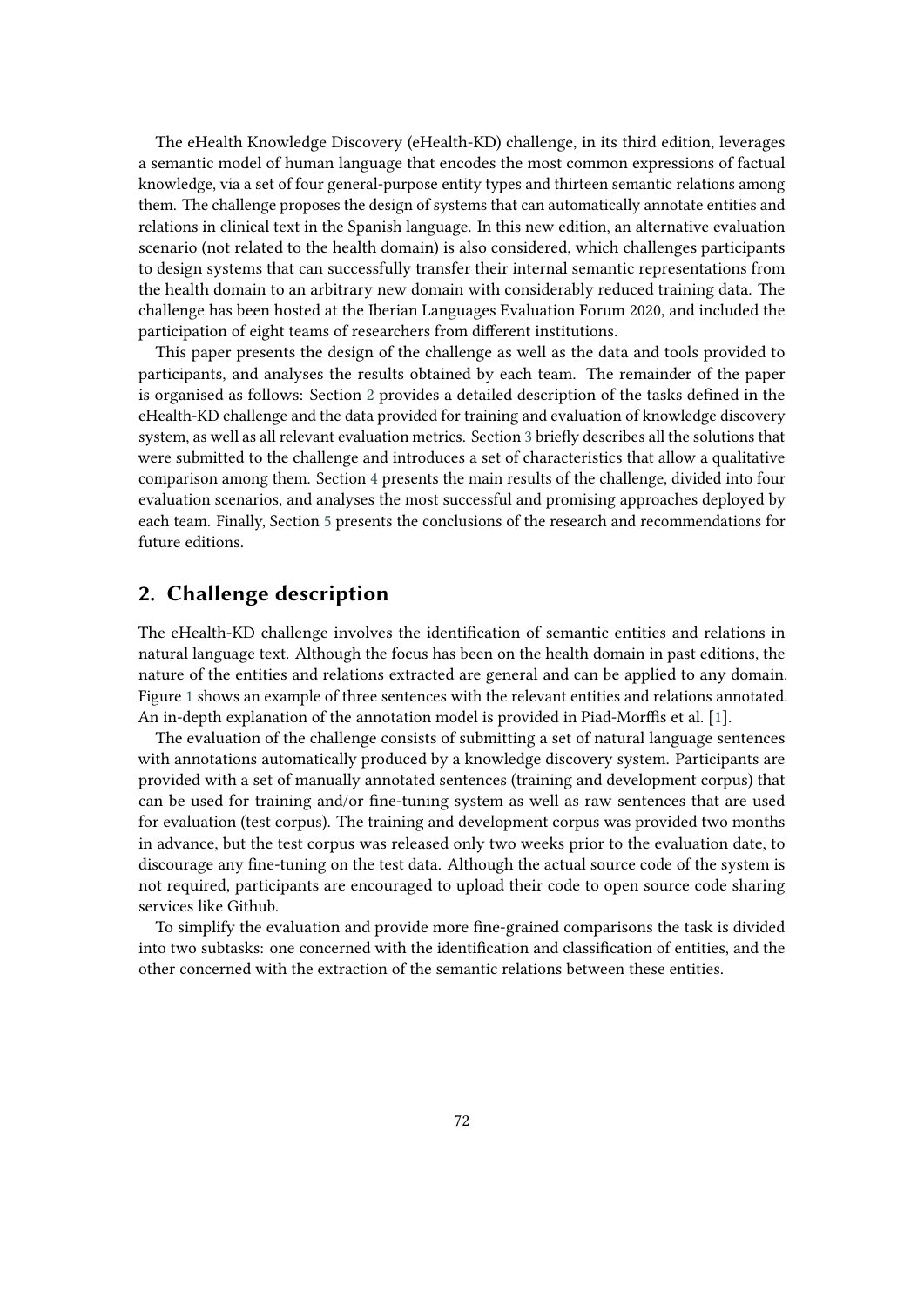

<span id="page-2-0"></span>**Figure 1:** Example annotation of three sentences from the eHealth-KD challenge.

### **2.1. Subtask A: Entity Recognition**

Given a list of eHealth documents written in Spanish, the goal of this subtask is to identify all the entities per document and their types. These entities are all the relevant terms (single word or multiple words) that represent semantically important elements in a sentence. The following figure shows the relevant entities that appear in a set of example sentences.

Some entities ("*vías respiratorias*" and "*60 años*") span more than one word. Entities will always consist of one or more complete words (i.e., not a prefix or a suffix of a word), and will never include any surrounding punctuation symbols, parenthesis, etc. There are four types for entities:

**Concept:** identifies a relevant term, concept, idea, in the knowledge domain of the sentence.

- **Action:** identifies a process or modification of other entities. It can be indicated by a verb or verbal construction, such as "*afecta*" (affects), but also by nouns, such as "*exposición*" (exposition), where it denotes the act of being exposed to the Sun, and "*daños*" (damages), where it denotes the act of damaging the skin. It can also be used to indicate non-verbal functional relations, such as "*padre*" (parent), etc.
- **Predicate:** identifies a function or filter of another set of elements, which has a semantic label in the text, such as "*mayores*" (older), and is applied to an entity, such as "*personas*" (people) with some additional arguments such as '*'60 años*" (60 years).
- **Reference:** identifies a textual element that refers to an entity  $-$  of the same sentence or of different one—, which can be indicated by textual clues such as "*esta*", "*aquel*", etc.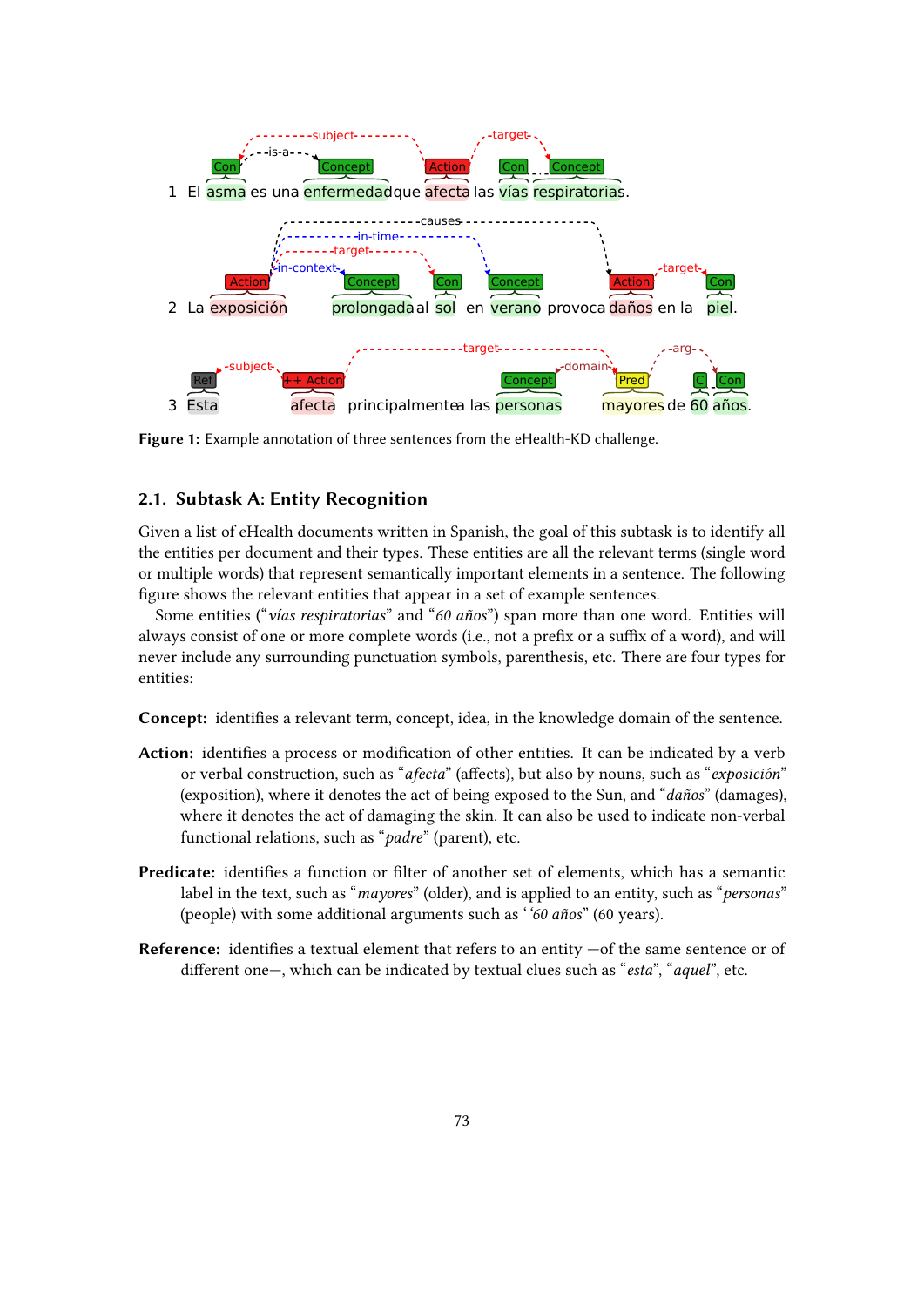### **2.2. Subtask B: Relation Extraction**

Subtask B continues from the output of Subtask A, by linking the entities detected and labelled in the input document. The purpose of this subtask is to recognise all relevant semantic relationships between the entities recognised. Eight of the thirteen semantic relations defined for this challenge can be identified in Figure [1.](#page-2-0) The semantic relations are divided into the following categories:

- **General relations (6):** general-purpose relations between two concepts (it involves Concept, Action, Predicate, and Reference) that have a specific semantic. When any of these relations apply, it is preferred over a domain relation –tagging a key phrase as a link between two information units–, since their semantic is independent of any textual label:
	- **is-a:** indicates that one entity is a sub-type, instance, or member of the class identified by the other.
	- **same-as:** indicates that two entities are semantically the same.
	- **has-property:** indicates that one entity has a given property or characteristic.
	- **part-of:** indicates that an entity is a constituent part of another.
	- **causes:** indicates that one entity provokes the existence or occurrence of another.
	- **entails:** indicates that the existence of one entity implies the existence or occurrence of another.
- **Contextual relations (3):** enable an entity to be refined (it involves Concept, Action, Predicate, and Reference) by attaching modifiers. These are:
	- **in-time:** to indicate that something exists, occurs or is confined to a time-frame, such as in "*exposición*" in-time "verano".
	- **in-place:** to indicate that something exists, occurs or is confined to a place or location.
	- **in-context:** to indicate a general context in which something happens, like a mode, manner, or state, such as "exposición" in-context "prolongada".
- **Action roles (2):** indicate what role the entities play related to an Action:
	- **subject:** indicates who performs the action, such as in "*[el] asma afecta […]*".
	- **target:** indicates who receives the effect of the action, such as in "*[…] afecta [las] vías respiratorias*". Actions can have several subjects and targets, in which case the semantic interpreted is that the union of the subjects performs the action over each of the targets.
- **Predicate roles (2):** indicate which role play the entities related to a Predicate:

**domain:** indicates the main entity on which the predicate applies.

**arg:** indicates an additional entity that specifies a value for the predicate to make sense. The exact semantic of this argument depends on the semantic of the predicate label, such as in "*mayores [de] 60 años*", where the predicate label "*mayores*" indicates that "*60 años*" is a quantity, that restricts the minimum age for the predicate to be true.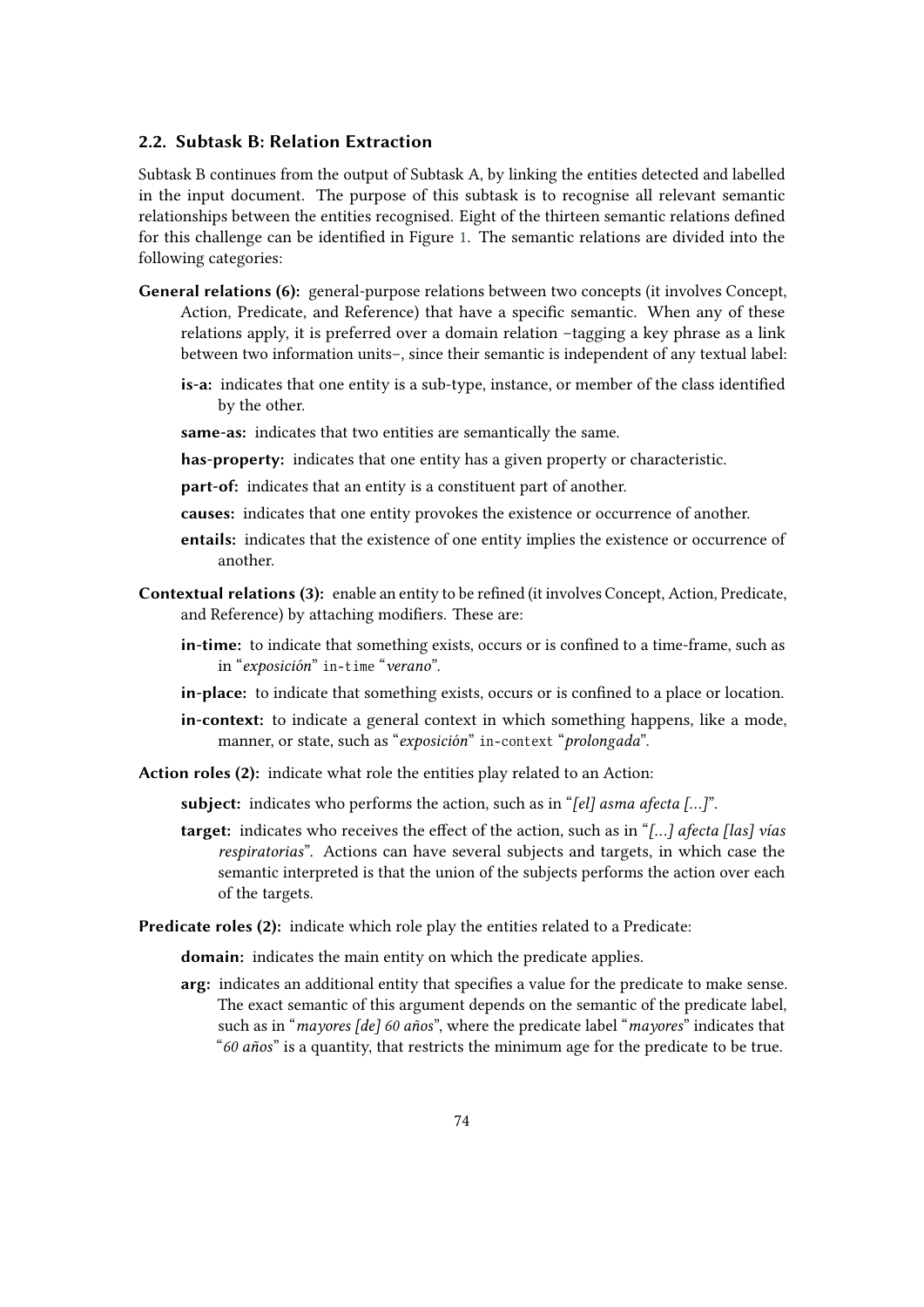#### **2.3. Evaluation Scenarios**

The eHealth-KD 2020 Challenge proposes four evaluation scenarios to measure different characteristics of the participant systems. We propose using a micro-averaged  $F_1$  that weights all individual annotations equally, both entities and relations. Scenario 1 evaluates the solution to both tasks simultaneously, while Scenario 2 and 3 evaluate each task independently. Finally, Scenario 4 challenges systems to a novel domain with significantly less training data. This allows a more fine-grained comparison among systems with respect to specific capacities.

#### **2.3.1. Main Evaluation (Scenario 1)**

This scenario evaluates both subtasks together as a pipeline. The input consists only of a plain text, and the expected output is a BRAT . ann file with all the corresponding entities and relations found.

The measures will be precision, recall and F1 as follows:

$$
Rec_{AB} = \frac{C_A + C_B + \frac{1}{2}P_A}{C_A + I_A + C_B + P_A + M_A + M_B}
$$

$$
Prec_{AB} = \frac{C_A + C_B + \frac{1}{2}P_A}{C_A + I_A + C_B + P_A + S_A + S_B}
$$

$$
F_{1AB} = 2 \cdot \frac{Prec_{AB} \cdot Rec_{AB}}{Prec_{AB} + Rec_{AB}}
$$

The exact definition of Correct(C), Missing(M), Spurious(S), Partial(P) and Incorrect(I) is presented in the following sections for each subtask.

#### **2.3.2. Optional Subtask A (Scenario 2)**

This scenario only evaluates Subtask A. The input is a plain text with several sentences and the output is a BRAT .ann file with only entity annotations in it (relation annotations are ignored if present).

To compute the scores we define correct, partial, missing, incorrect and spurious matches. The expected and actual output files do not need to agree on the ID for each entity, nor on their order. The evaluation matches are based on the start and end of text spans and the corresponding type. A brief description about the metrics follows:

**Correct matches** are reported when a text in the development file —DEV— matches exactly with a corresponding text span in the gold file for START and END values, and also the entity type. Only one correct match per entry in the gold file can be matched. Hence, duplicated entries will count as Spurious.

**Incorrect matches** are reported when START and END values match, but not the type.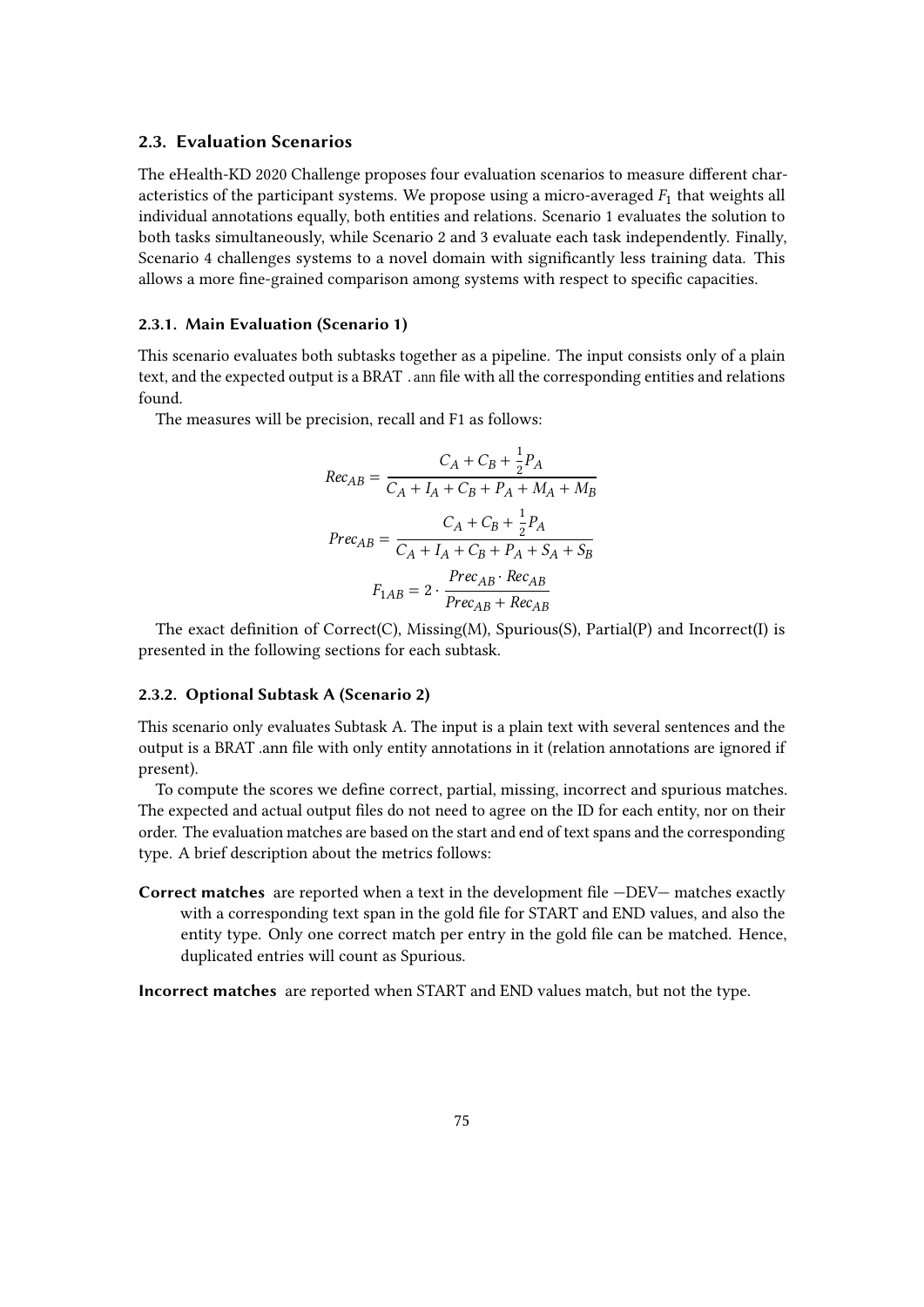**Partial matches** are reported when two intervals [START, END] have a non-empty intersection, such as the case of "*vías respiratorias*" and "*respiratorias*" in the previous example (and matching LABEL). Notice that a partial phrase will only be matched against a single correct phrase. For example, "*tipo de cáncer*" could be a partial match for both "*tipo*" and "*cáncer*", but it is only counted once as a partial match with the word "*tipo*". The word "*cáncer*" is counted then as Missing. This aims to discourage a few large text spans that cover most of the document from getting a very high score.

**Missing matches** are those that appear in the GOLD file but not in the DEV file.

**Spurious matches** are those that appear in the DEV file but not in the gold file.

From these definitions, we compute precision, recall, and a standard F1 measure as follows:

$$
Rec_A = \frac{C_A + \frac{1}{2}P_A}{C_A + I_A + P_A + M_A}
$$

$$
Prec_A = \frac{C_A + \frac{1}{2}P_A}{C_A + I_A + P_A + S_A}
$$

$$
F_{1A} = 2 \cdot \frac{Prec_A \cdot Rec_A}{Prec_A + Rec_A)}
$$

#### **2.3.3. Optional Subtask B (Scenario 3)**

This scenario only evaluates Subtask B. The input is plain text and a corresponding .ann file with the correct entities annotated. The expected output is a .ann file with both entities and relations. For this to happen, the entity annotations from the provided .ann file can be copied with the relation annotations appended.

To compute the scores we define correct, missing, and spurious matches. The expected and actual output files do not need to agree on the ID for each relation (which is ignored) nor on their order. The evaluation matches are based on the start and end of text spans and the corresponding type. A brief description about the metrics follows:

- **Correct:** relationships that matched the GOLD file exactly, including the type and the corresponding IDs for each of the participants.
- **Missing:** relationships that are in the GOLD file but not in the DEV file, either because the type is wrong, or because one of the IDs did not match.
- **Spurious:** relationships that are in the DEV file but not in the gold file, either because the type is wrong, or because one of the IDs did not match.

We define standard precision, recall and F1 metrics as follows:

$$
Rec_B = \frac{C_B}{C_B + M_B}
$$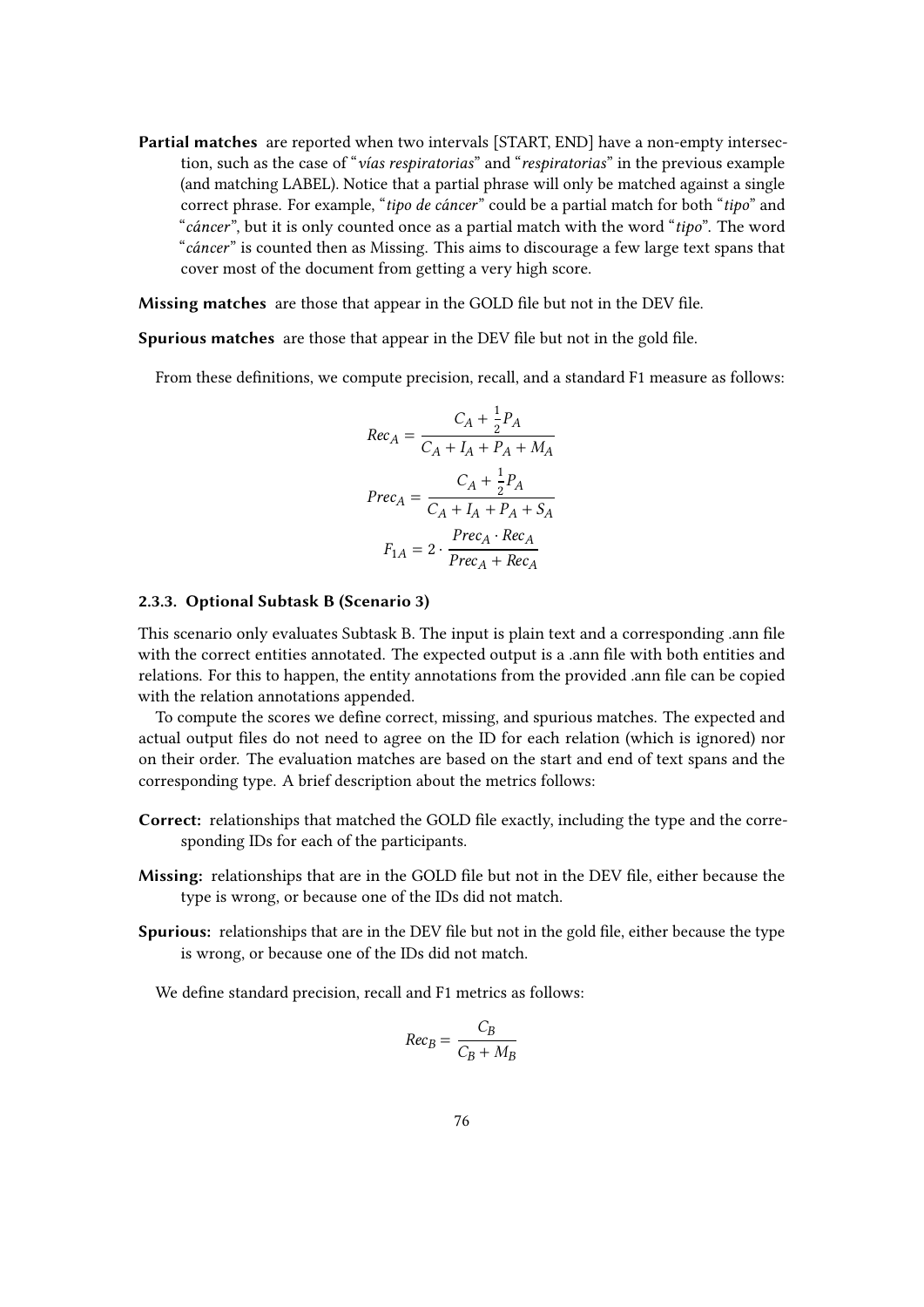$$
Prec_B = \frac{C_B}{C_B + S_B}
$$

$$
F_{1B} = 2 \cdot \frac{Prec_B \cdot Rec_B}{Prec_B + Rec_B}
$$

#### **2.3.4. Optional Alternative Domain Evaluation (Scenario 4)**

This scenario evaluates a set of 100 sentences from an alternative domain (not health related), to experience with transfer learning techniques. A small development dataset with 100 sentences and their corresponding annotations will be provided when the general test set is released. Participants will need to train their systems in the full eHealth-KD 2020 corpus, and then apply some fine-tuning techniques in the additional 100 sentences from the alternative domain in order to successfully approach this scenario. The input and output format, and evaluation metrics are the same as for Scenario 1.

The purpose of this scenario, which we consider a complex challenge, is to stimulate the development of systems that can generalise to new knowledge domains without too many additional training examples. Hence, we encourage participants to focus not only on ehealthspecific features and techniques, but also consider more generalizable approaches.

#### **2.4. Corpus Description**

The corpus used in this edition of the challenge is composed of several sources reused from previous challenges, as well as new annotated content. The annotation guidelines and procedure followed were as described in Piad-Morffis et al. [\[2\]](#page-12-1).

A total of 1000 training and development sentences are reused from the previous edition of the challenge, which is based on the same annotation model and methodology. For the test corpus, a new set of 300 sentences from Medline were manually annotated. An additional 200 sentences were selected from Wikinews, of which 100 were provided for development and 100 for testing in the evaluation Scenario 4. Finally, based on the submissions of the previous edition, an ensemble of 3, 000 sentences automatically annotated was constructed by aggregating the annotations produced by previous participants. These sentences have not been manually revised, hence they are provided as an additional resource for fine-tuning but should be used with care when training a new system. The general statistics of the corpus are summarised in Table [1.](#page-7-0)

### <span id="page-6-0"></span>**3. Systems Description**

This section briefly describes the eight systems that were submitted to the challenge. In contrast with previous editions, there was a high degree of uniformity among participants, in the sense that most approaches involve the use of deep learning architectures with contextual or static embeddings. Nevertheless, there are interesting differences among the approaches which proved significant with respect to the results obtained. The participant teams and their corresponding systems are described next: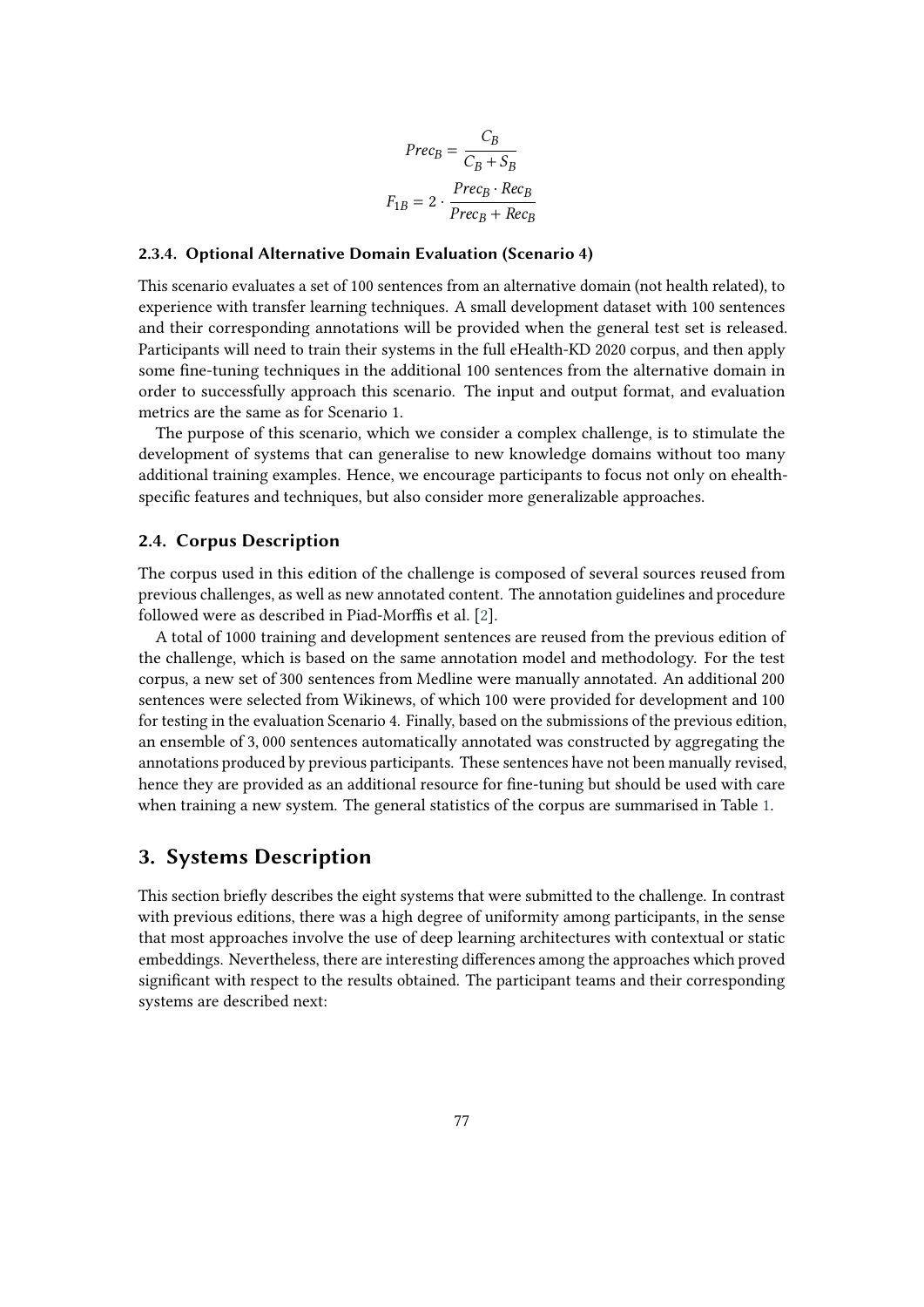#### <span id="page-7-0"></span>**Table 1**

Summary statistics of the eHealth-KD Corpus v2.0. Key phrases and relation labels are sorted by the number of instances in the training set. The training and development collections (marked with \*) have been reused from previous editions.

| Metric           | Total | <b>Training</b> | DEV/Main | DEV/Transfer | <b>Test</b> | Ensemble |
|------------------|-------|-----------------|----------|--------------|-------------|----------|
| Sentences        | 3400  | 800*            | $200*$   | 100          | 300         | 3000     |
| <i>Entities</i>  | 25225 | 5012            | 1305     | 1242         | 2921        | 14745    |
| - Concept        | 16207 | 3112            | 797      | 841          | 1944        | 9513     |
| - Action         | 6431  | 1319            | 340      | 278          | 628         | 3866     |
| - Predicate      | 1902  | 412             | 124      | 104          | 299         | 963      |
| - Reference      | 685   | 169             | 44       | 19           | 50          | 403      |
| <b>Relations</b> | 20504 | 4571            | 1204     | 1241         | 2710        | 10778    |
| - target         | 6376  | 1281            | 350      | 270          | 562         | 3913     |
| - subject        | 3156  | 674             | 170      | 251          | 438         | 1623     |
| - in-context     | 2503  | 502             | 140      | 193          | 380         | 1288     |
| - is-a           | 2013  | 458             | 104      | 119          | 262         | 1070     |
| - in-place       | 1250  | 304             | 77       | 111          | 237         | 521      |
| - causes         | 890   | 292             | 71       | 30           | 92          | 405      |
| - domain         | 994   | 269             | 74       | 82           | 196         | 373      |
| - argument       | 857   | 254             | 73       | 47           | 185         | 298      |
| - entails        | 308   | 117             | 43       | 11           | 28          | 109      |
| - in-time        | 489   | 126             | 26       | 81           | 127         | 129      |
| - has-property   | 1088  | 134             | 18       | 18           | 91          | 827      |
| - same-as        | 346   | 93              | 31       | 19           | 66          | 137      |
| - part-of        | 234   | 67              | 27       | 9            | 46          | 85       |

- **Vicomtech [\[3\]](#page-12-2)** presented an end-to-end deep neural network with pre-trained BERT models as the core for the semantic representation of the input texts. They experimented with two models: BERT-Base Multilingual Cased and BETO, a BERT model pre-trained on Spanish text. They model all the output variables—entities and relations—at the same time, modelling the whole problem jointly. Some of the outputs are fed back to the latter layer of the model, connecting the outcomes of the different sub-tasks in a pipeline fashion.
- **TALP-UPC [\[4\]](#page-12-3)** presented an end-to-end deep neural network, for simultaneously identifying key-phrases and their relationships, that does not rely on any domain-specific knowledge nor handcrafted features. Input documents are parsed using FreeLing and encoded using either a BERT, a Word2Vec or a FastText pre-trained word-embedding model. In order to generate all possible relations, the model should be run for every input token and have the all raw likelihoods combined across every one of them.
- **UH-MAJA-KD [\[5\]](#page-12-4)** presented a hybrid model for Subtask A that uses Stacked Bidirectional LSTM layers as contextual encoders, and linear chain Conditional Random Fields as tag decoders. The system addresses Subtask B in a pairwise query fashion, encoding information about the sentence and the given pair of entities using syntactic structures derived from the dependency parse tree, by the means of LSTM-based Recurrent Neural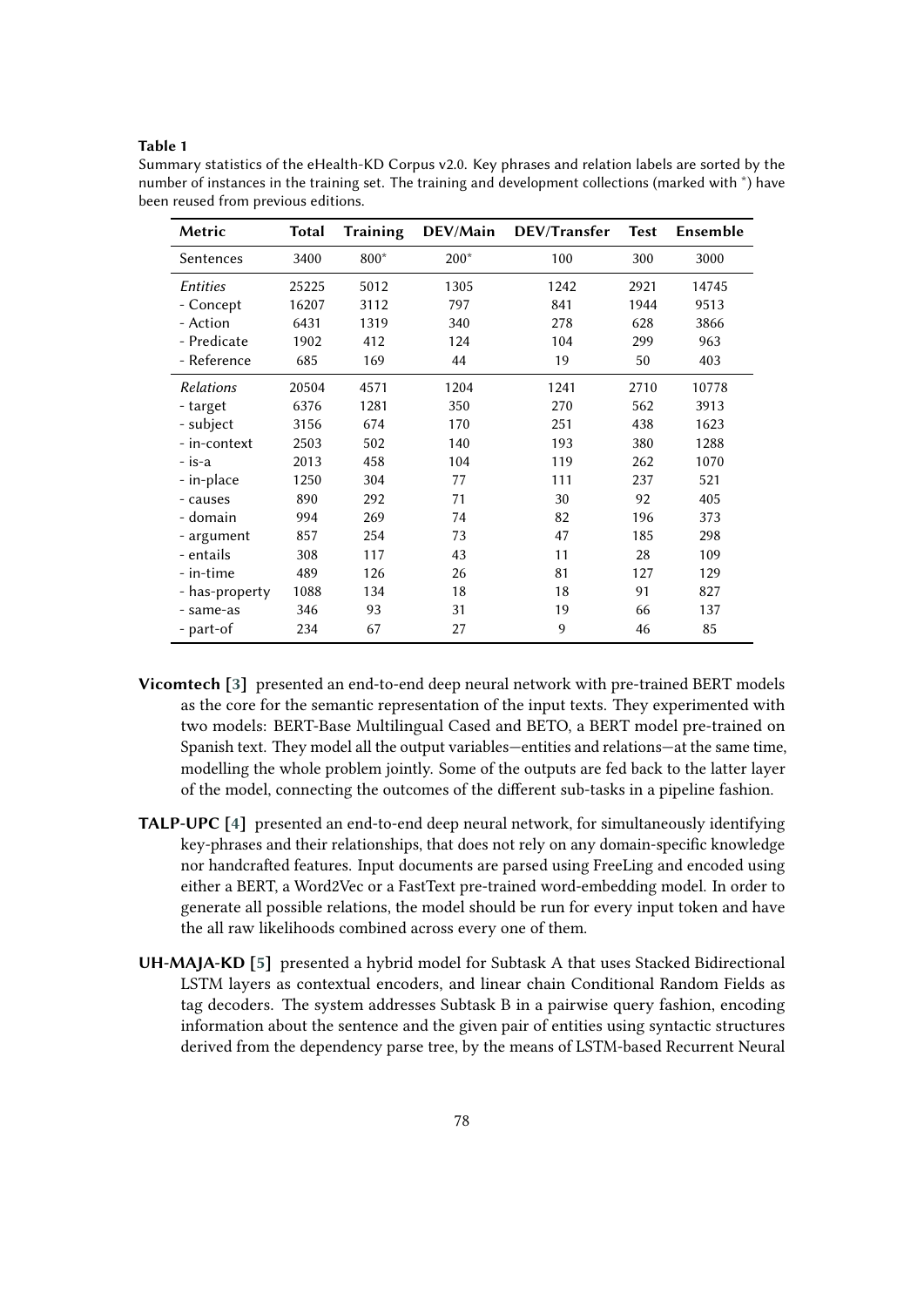Networks.

- **IXA-NER-RE [\[6\]](#page-12-5)** presented a two-step model for the NER and RE sub-task, each of them independently developed from the other. The Name Entity Recognition task has been envisaged as a basic seq2seq system applying a general-purpose Language Model and static embeddings. In the RE sub-task, two approaches were explored: transfer learning methods and Matching the Blank to tackle the problem of the reduced size of the training corpus by producing relation representations directly from unlabelled text.
- **UH-MatCom [\[7\]](#page-12-6)** presented several deep-learning models trained and ensembled to automatically extract the entities and relations. Their models use a combination of state of the art techniques such as BERT, Bi-LSTM, and CRF. They also explore the use of external knowledge sources such as ConceptNet.
- **SINAI [\[8\]](#page-12-7)** presented a BiLSTM+CRF neural network where different word embeddings are combined as an input to the architecture: custom-generated medical embeddings, contextualised non-medical embeddings, and pre-trained non-medical embeddings based on transformers.
- **HAPLAP [\[9\]](#page-13-0)** presented a joint AB-LSTM neural network which combines a Bi-LSTM with max pooling and an attentive Bi-LSTM for the relation extraction task. The Joint AB-LSTM is fed with the pre-processed sentences, their entities and relations between those, and distance embeddings.
- **ExSim [\[10\]](#page-13-1)** presented an information retrieval approach in which entities and relations in the training set are compared via word-embedding similarity to determine the most likely label.
- **Baseline** is a basic implementation that stores all pairs of entities and labels, and all triplets of tow entities and relation labels found in the training set, and simply outputs for the test set a label if it finds an exact match. The purpose of the baseline is to provide participants with a starting point that already takes care of loading the data, parsing the annotation format, and producing the right output.

By far the most common type of approach corresponds to recurrent deep learning architectures (e.g., LSTM layers) with contextual embeddings (e.g., BERT). This combination is the basis of seven out of eight participant systems. This is not surprising given the recent success of these approaches in several NLP tasks, and in fact it was suggested in the Overview of previous editions of the eHealth-KD Challenge [\[11\]](#page-13-2) [\[12\]](#page-13-3). Variations within this trend include the use of custom rather than pre-trained embeddings and the introduction of knowledge-based features. However, the most significant difference in approach corresponds to systems that perform an end-to-end strategy versus systems that solve each subtask separately. In the previous two editions of the challenge, the best performing system has used an end-to-end strategy. In this edition, two team (**Vicomtech** and **TALP**) deploy different end-to-end strategies.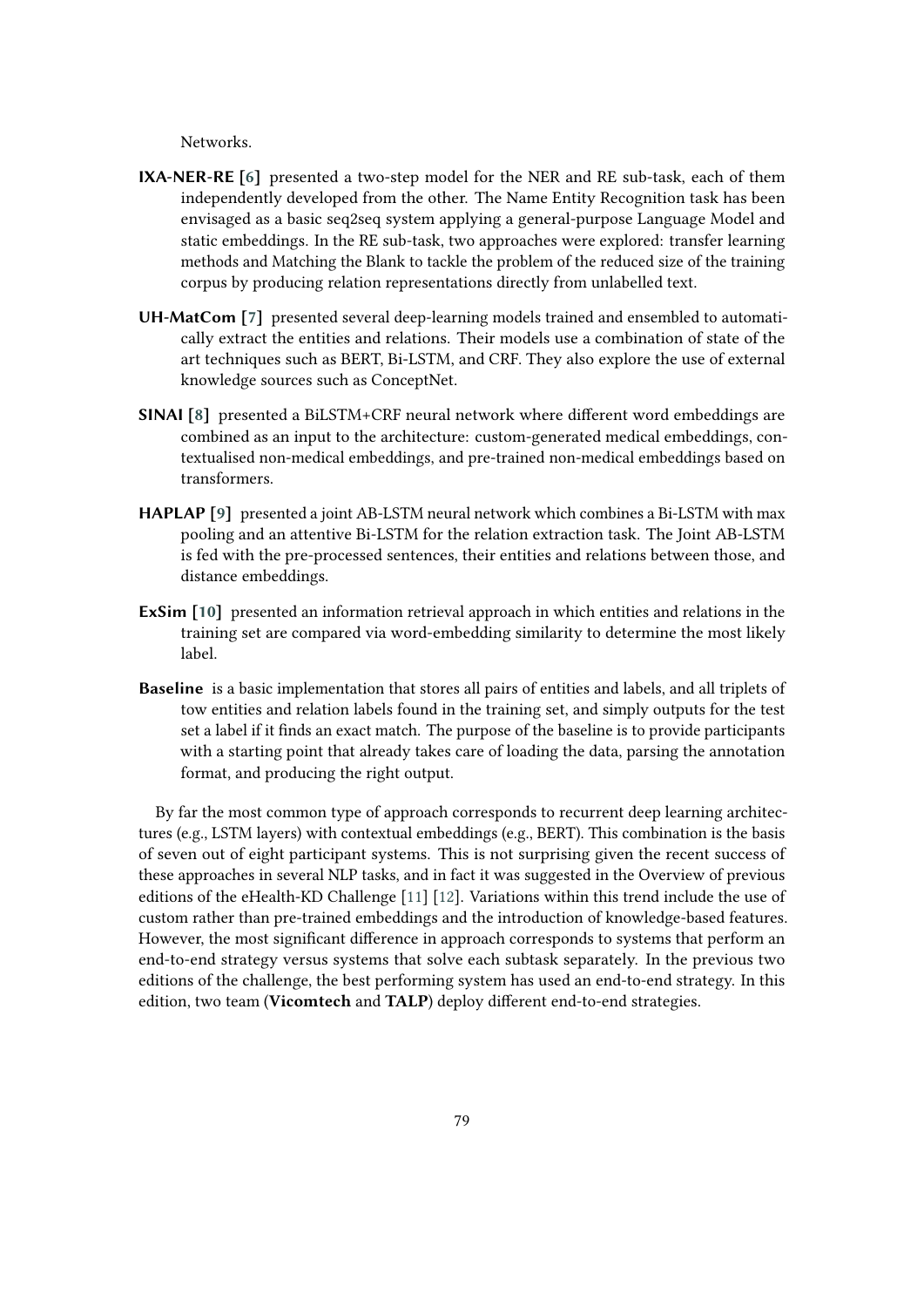#### <span id="page-9-1"></span>**3.1. Systems characteristics**

For describing each system we define a set of characteristics that group the different approaches used by the participants. These characteristics span from abstract concepts as using external knowledge to implementation details such as using transformers or other contextual embeddings. The purpose of these characteristics is to analyse what is common among the systems that perform best in each scenario and possibly identify interesting or unexplored techniques. The characteristics are described below.

- **NLP:** Using classic natural language processing features and strategies, such as TF-IDF encoding, stemming, lemmatization, dependency parsing, etc.
- **Static embeddings:** Using pre-trained word embeddings such as Word2Vec or Glove, trained on standard corpora.
- **Contextual embeddings:** Using contextual embeddings such as BERT or GPT, trained on standard corpora.
- **Custom embeddings:** Using any type of embedding with a custom dataset selected for this task or a fine-tunning process.
- **Recurrent Network:** Using any variant of recurrent neural networks, such as GRU or LSTM, possibly combined with other deep learning architectures.
- **Knowledge Bases:** Using any source of external semantic knowledge either to define features or to enrich the training set.
- **End to end:** Designing a single system that is simultaneously trained on both subtasks and shares at least a part of the features, representation or learning parameters for both entities and relations.

## <span id="page-9-0"></span>**4. Results**

Table [2](#page-10-1) summarises the results obtained by each participant in each evaluation scenario. Results are sorted by  $F_1$  in Scenario 1 which is considered the main evaluation. The top three results in each scenario are highlighted in bold.

Overall the best performing system was presented by **Vicomtech** [\[3\]](#page-12-2) which not only obtains the best result in Scenario 1 (by a significant margin), but also ranks among the top three in all scenarios. Likewise, the system proposed by **Talp-UPC** [\[4\]](#page-12-3) obtains the top result in Scenario 4, which is considered the most difficult scenario given the short number of training examples. It is also worth mentioning the results obtained by **UH-MAJA-KD**, who also rank among the top results in all scenarios, and the difference with the previous best result is less that 0.001 in two scenarios, which can be considered statistically insignificant.

Finally, it is interesting to note that the systems that obtained the best results for each individual task (i.e., **SINAI** in Scenario 2 and **IXA-NER-RE** in Scenario 3) do not rank among the top three in the general scenarios. This suggests an interesting trade-off between focusing on solving one specific task or designing a generally well-performing system.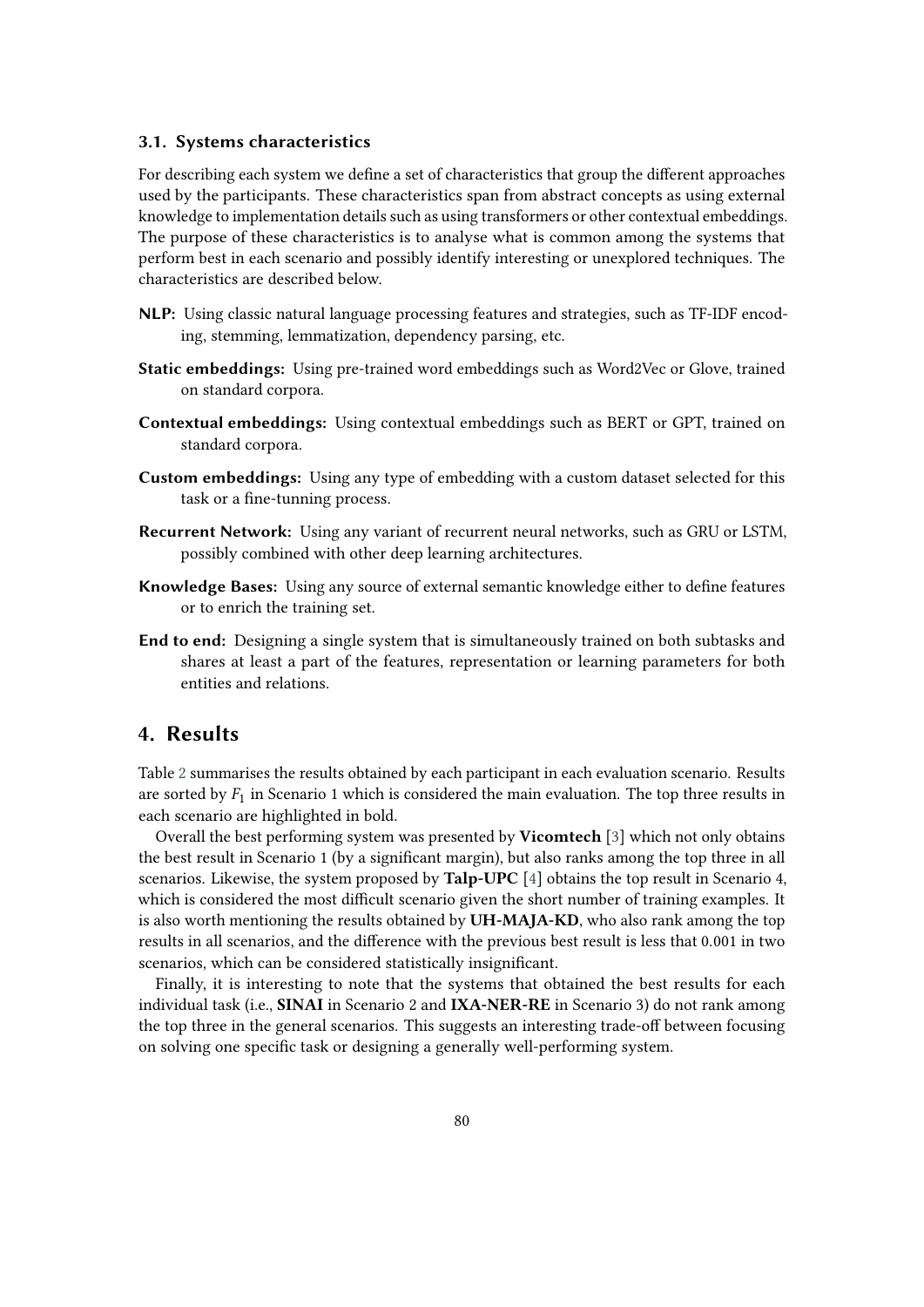<span id="page-10-1"></span>**Table 2** Results (<sup>1</sup> metric) in each scenario, sorted by Scenario 1 (column *Score*). The top results per scenario are highlighted in **bold**.

|               | Score $(F_1)$ |       |             |       |                                                                            |
|---------------|---------------|-------|-------------|-------|----------------------------------------------------------------------------|
| Team          | Scn 1         |       | Scn 2 Scn 3 | Scn 4 | <b>Characteristics</b>                                                     |
| Vicomtech     | 0.665         | 0.820 | 0.583       | 0.563 | Recurrent Network, Contextual embedding, End-to-end                        |
| Talp-UPC      | 0.626         | 0.815 | 0.574       | 0.583 | Recurrent Network, Contextual embedding, Static embedding, NLP, End-to-end |
| UH-MAJA-KD    | 0.625         | 0.814 | 0.598       | 0.547 | Recurrent Network, Contextual embedding, NLP                               |
| IXA-NER-RE    | 0.557         | 0.691 | 0.633       | 0.478 | Recurrent Network, Contextual embedding, Custom embedding                  |
| UH-MatCom     | 0.556         | 0.794 | 0.545       | 0.373 | Recurrent Network, Contextual embedding, NLP, Knowledge Bases              |
| SINAI         | 0.420         | 0.825 | 0.461       | 0.281 | Recurrent Network, Contextual embedding, Custom embedding, Knowledge Bases |
| <b>HAPLAP</b> | 0.395         | 0.541 | 0.316       | 0.137 | Recurrent Network, Contextual embedding                                    |
| ExSim         | 0.245         | 0.314 | 0.131       | 0.122 | NLP, Static embedding                                                      |

#### **4.1. Analysis of Systems Performance**

According to the characteristics defined in Section [3.1,](#page-9-1) we performed a qualitative analysis of the most successful strategies in each scenario. Figure [2](#page-11-0) shows a box-plot of the ranking obtained by systems with each of the characteristics above defined, per evaluation scenario. The box-plot shows the mean, inter-quartile ranges, and the minimum and maximum score among all systems with a given characteristic.

As observed, the common strategy of using contextual embeddings and recurrent networks is capable of producing results in the full range of rankings. However, several systems have deployed and tailored this strategy, producing results with a range of variations. Hence, the use of BERT or LSTM layers alone does not guarantee a successful strategy. Likewise, as observed in previous editions, the use of custom embeddings seems to incur a marginal disadvantage, perhaps given that training high-quality embeddings in domain-specific corpora is difficult. On the other hand, the use of enternal knowledge bases to enrich semantic representations seems to be helpful in the entity recognition subtask, as exemplified by the result obtained by **SINAI** [\[8\]](#page-12-7). The single most successful approach seems to be the design of end-to-end architectures as opposed to solving both subtasks separately. This has been a trend in all the editions of the eHealth-KD challenge and is one of the most significant insights. The fact that end-to-end systems consistently outperform other approaches indicates that there is an interesting interaction between the semantic representation of entities and relations. Both end-to-end approaches presented provide an important advantage in terms of internal feedback exchange when resolving Subtask A and Subtask B, enhancing the discovery of entities and relations. This approach supports the idea that both subtasks are not completely independent of each other. However, as explained in Section [4,](#page-9-0) while end-to-end systems outperform all other approaches in Scenario 1 and 4, where both subtasks are performed, there are subtask-specific approaches that perform best when only one of the tasks is evaluated.

# <span id="page-10-0"></span>**5. Conclusions and Future Work**

The eHealth-KD 2020 proposed –as with the previous editions eHealth-KD 2019[\[11\]](#page-13-2) and eHealth-KD 2018[\[12\]](#page-13-3)– the modelling of human language in a scenario in which Spanish electronic health documents could be machine-readable from a semantic point of view. With this task, we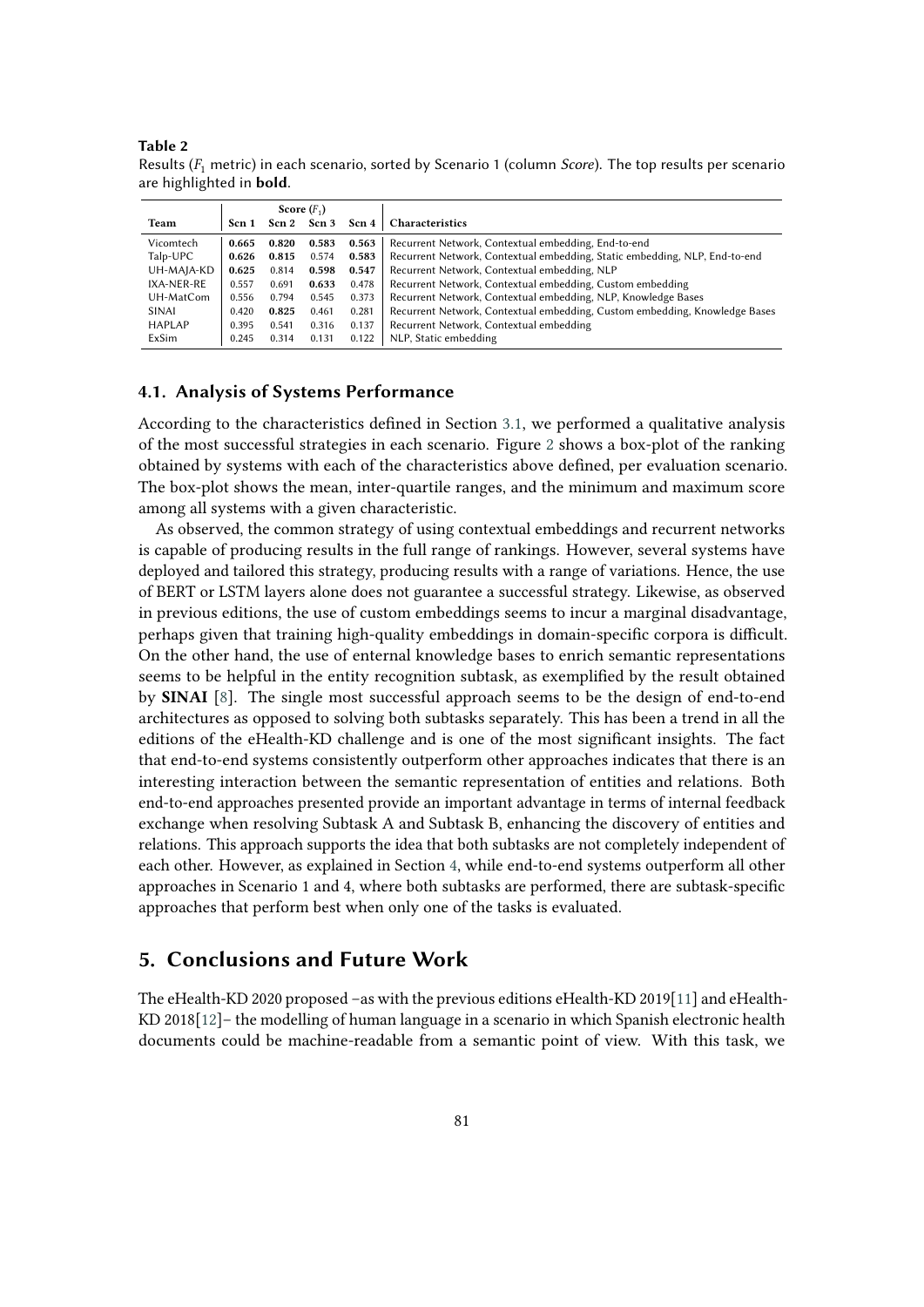

<span id="page-11-0"></span>**Figure 2:** Box-plot of the distribution of ranking for the systems that applied each of the approaches defined in Section [3.1](#page-9-1) .

expected to encourage the development of software technologies to automatically extract a large variety of knowledge from eHealth documents written in the Spanish Language. For this purpose, a new Spanish language corpus was manually annotated. Likewise, we provided tools to simplify the construction of knowledge discovery systems based on this corpus.

In the challenge, eight systems were presented achieving a maximum F1 score of 0.665. All participants presented algorithms in all scenarios, with the the end-to-end systems obtaining best results. The most used significant change to 2020's edition with respect to previous ones is the use of contextual embeddings (i.e., transformer architectures, and specifically BERT) as a replacement of static word embeddings. The results indicate that although promising approaches were presented in the challenge, the extraction of general-purpose semantic relations from natural language text is still an open area of research. Moreover, even though modern deep learning approaches are the most successful, we believe there is still a margin for improvement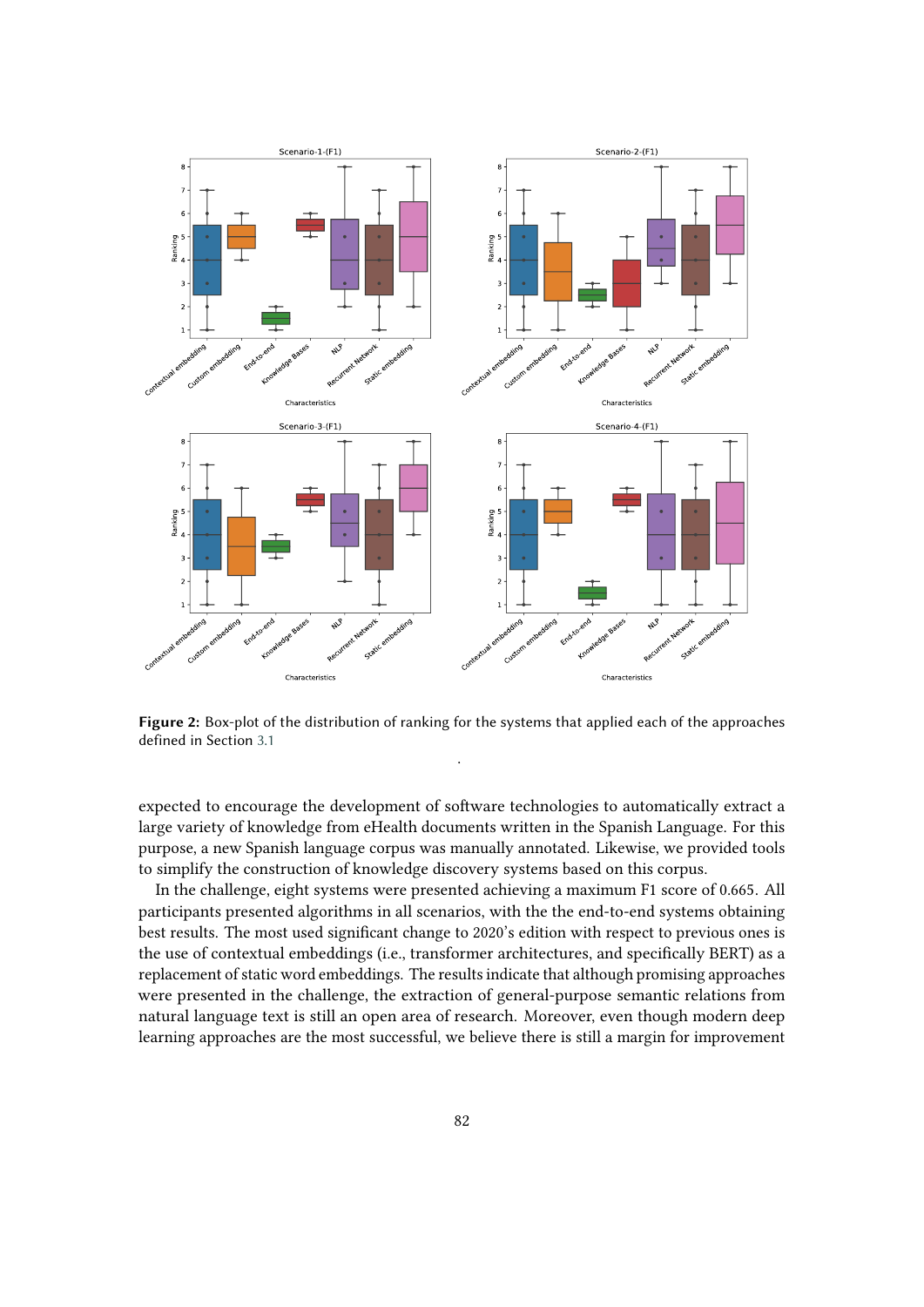by incorporating knowledge-based components that can exploit the structure of the annotation model.

# **Acknowledgments**

This research has been partially supported by the University of Alicante and University of Havana, the Generalitat Valenciana (*Conselleria d'Educació, Investigació, Cultura i Esport*) and the Spanish Government through the projects SIIA (PROMETEO/2018/089, PROMETEU/2018/089) and LIVING-LANG (RTI2018-094653-B-C22).

# **References**

- <span id="page-12-0"></span>[1] A. Piad-Morffis, Y. Guitérrez, S. Estevez-Velarde, R. Muñoz, A general-purpose annotation model for knowledge discovery: Case study in spanish clinical text, in: Proceedings of the 2nd Clinical Natural Language Processing Workshop, 2019, pp. 79–88.
- <span id="page-12-1"></span>[2] A. Piad-Morffis, Y. Gutiérrez, Y. Almeida-Cruz, R. Muñoz, A computational ecosystem to support ehealth knowledge discovery technologies in spanish, Journal of Biomedical Informatics (2020) 103517.
- <span id="page-12-2"></span>[3] A. García-Pablos, N. Perez, M. Cuadros, E. Zotova, Vicomtech at eHealth-KD Challenge 2020: Deep End-to-End Model for Entity and Relation Extraction in Medical Text, in: Proceedings of the Iberian Languages Evaluation Forum co-located with 36th Conference of the Spanish Society for Natural Language Processing, IberLEF@SEPLN 2020, 2020.
- <span id="page-12-3"></span>[4] S. Medina, J. Turmo, TALP at eHealth-KD Challenge 2020: Multi-Level Recurrent and Convolutional Neural Networks for Joint Classification of Key-Phrases and Relations , in: Proceedings of the Iberian Languages Evaluation Forum co-located with 36th Conference of the Spanish Society for Natural Language Processing, IberLEF@SEPLN 2020, 2020.
- <span id="page-12-4"></span>[5] A. Rodríguez Pérez, E. Quevedo Caballero, J. Mederos Alvarado, R. Cruz-Linares, J. P. Consuegra-Ayala, UH-MAJA-KD at eHealth-KD Challenge 2020: Deep Learning Models for Knowledge Discovery in Spanish eHealth Documents, in: Proceedings of the Iberian Languages Evaluation Forum co-located with 36th Conference of the Spanish Society for Natural Language Processing, IberLEF@SEPLN 2020, 2020.
- <span id="page-12-5"></span>[6] E. Andrés, O. Sainz, A. Atutxa, O. Lopez de Lacalle, IXA-NER-RE at eHealth-KD Challenge 2020: Cross-Lingual Transfer Learning for Medical Relation Extraction, in: Proceedings of the Iberian Languages Evaluation Forum co-located with 36th Conference of the Spanish Society for Natural Language Processing, IberLEF@SEPLN 2020, 2020.
- <span id="page-12-6"></span>[7] J. P. Consuegra-Ayala, M. Palomar, UH-MatCom at eHealth-KD Challenge 2020: Deep-Learning and Ensemble Models for Knowledge Discovery in Spanish Documents, in: Proceedings of the Iberian Languages Evaluation Forum co-located with 36th Conference of the Spanish Society for Natural Language Processing, IberLEF@SEPLN 2020, 2020.
- <span id="page-12-7"></span>[8] P. López-Ubeda, J. M. Perea-Ortega, D.-G. Manuel C., M. T. Martín-Valdivia, L. A. Ureña-López, SINAI at eHealth-KD Challenge 2020: Combining Word Embeddings for Named Entity Recognition in Spanish Medical Records, in: Proceedings of the Iberian Languages